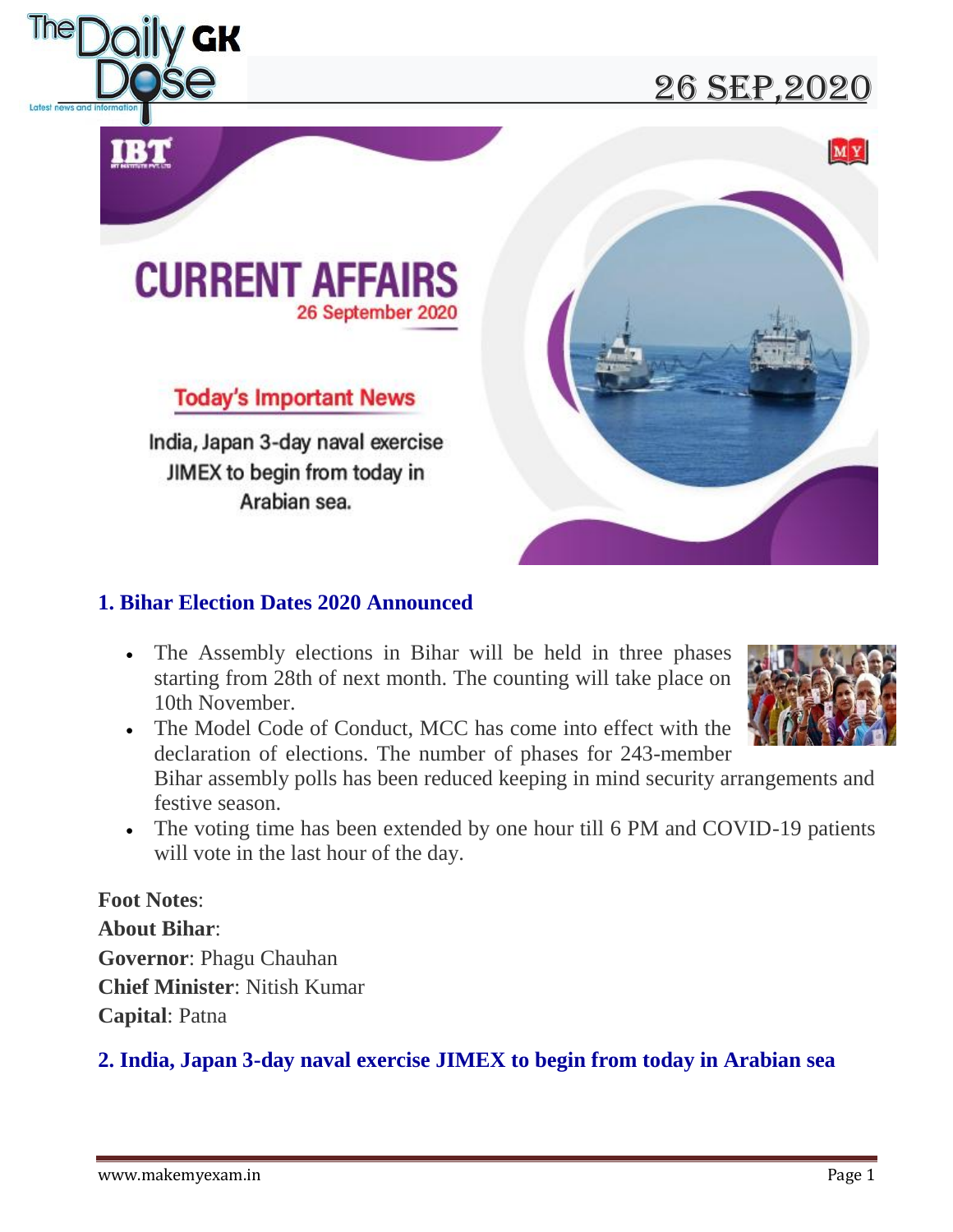

## 26 sEP,2020

 Indian and Japanese navies to begin their three-day-long maritime military exercise beginning from Saturday (September 26). The naval exercise will take place in the North Arabian Sea. This is the fourth edition of Japan Maritime bilateral exercise (JIMEX).



- The naval exercise will continue till September 28 and it is is being conducted in a 'non-contact at-sea-only format', in view of COVID-19 restrictions.
- The exercise is taking place in the backdrop of growing concerns over China's military activity in the Indian Ocean Region as well as in the Indo-Pacific.

## **Foot Notes**: **About Japan**: **Capital**: Tokyo **Currency**: Japanese yen **Prime minister**: Yoshihide Suga

**About Indian Navy**:

**Chief of the Naval Staff**: Admiral Karambir Singh

#### **3. International Day for the total elimination of nuclear weapons observed on September 26 by UN**

• In 2013, The United Nations (UN) passed resolution 68/32 which established the International Day for the Total Elimination of Nuclear Weapons to take place annually, every September 26th.



- The goal for the day is to provide an opportunity for the global community to reaffirm its dedication to the urgency for global nuclear disarmament and to mobilize new-found international efforts towards achieving a nuclear free world.
- This year, the UN General Assembly will hold a high-level plenary meeting during the seventy-fifth session of the General Assembly on Friday, October 2nd, from 10:00am – 6:00pm (EDT), in order to commemorate and promote the International Day for the Total Elimination of Nuclear Weapons. The intent of the meeting is to increase public awareness about the threat posed by nuclear weapons to all of humanity and how their total elimination is necessary, and to mobilize international endeavors toward the common goal of a world free of nuclear weapons.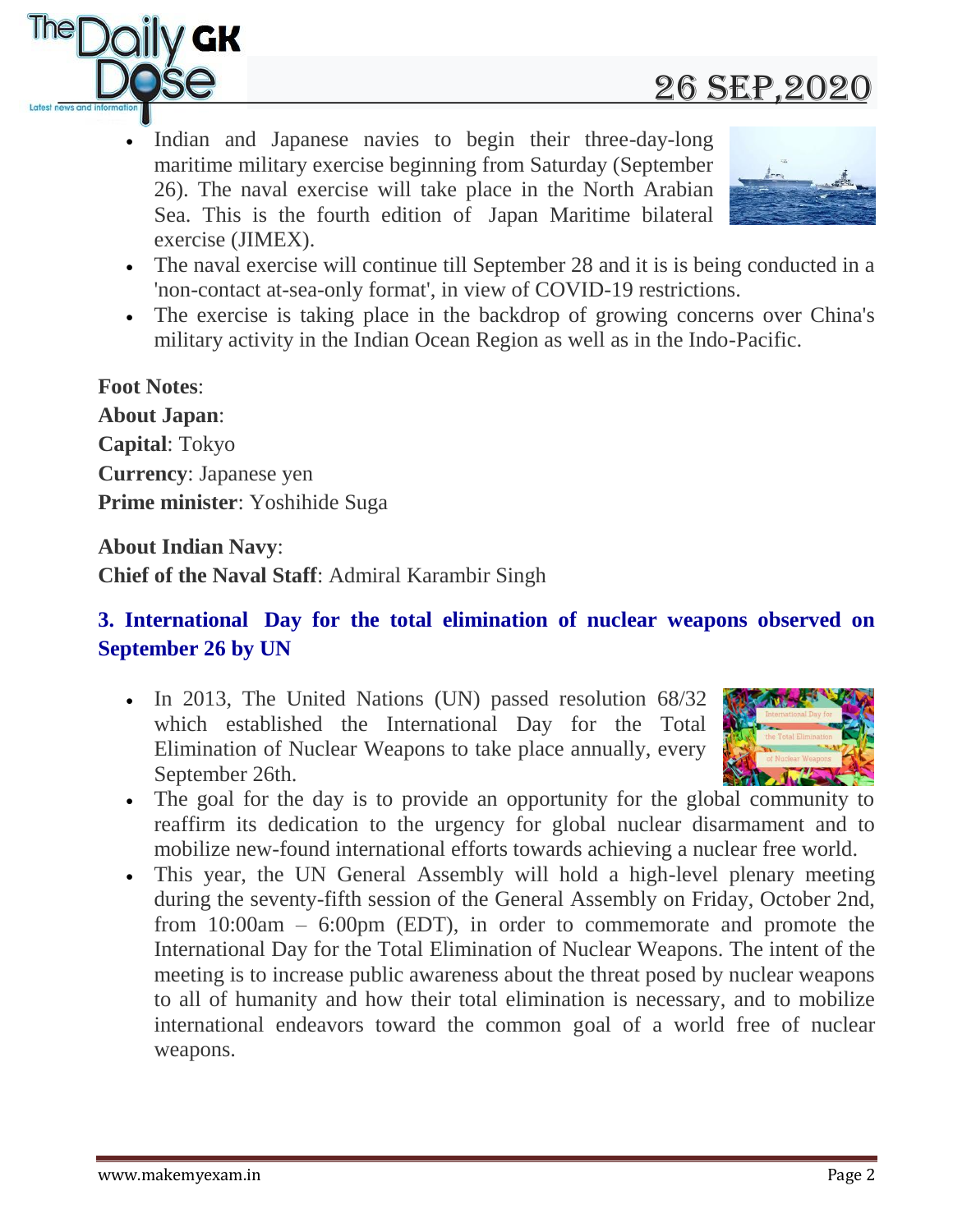# 26 sEP,2020



**Foot Notes**: **About UN**: **Secretary General**: António Guterres **Headquarters**: New York, United States **Founded**: 24 October 1945

## **4. 15 Elephants enjoy week-long rejuvenation camp at Bandhavgarh, Madhya Pradesh**

- In Madhya Pradesh, fifteen elephants deployed for various tasks in the state's Bandhavgarh Tiger Reserve are on a unique week-long picnic these days.
- This picnic is organized every year as an annual Elephant Festival. The rejuvenation camp for elephants began, giving them a break from their routine work.
- The elephants are being given their favourite food and massages by Neem and other oils during the rejuvenation week. Public participation has been limited this year in view of the COVID-19 pandemic.
- Field director Vincent Rahim informed that a new scheme to adopt elephants is also being launched.

#### **Foot Notes**:

**About Madhya Pradesh**: **Capital**: Bhopal **Chief Minister**: Shivraj Singh Chouhan **Governor**: Anandiben Patel

#### **5. Somali parliament approves Mohamed Hussein Roble as Prime Minister**

- The Somali parliament approved the appointment of Mohamed Hussein Roble as Prime Minister, less than a week after his nomination.
- Roble, who was appointed by President Mohamed Abdullahi Farmaajo last week, replaces Hassan Ali Khaire, who was



 Roble, a Swedish-Somali who has been working for the International Labour Organization in the Kenyan capital, Nairobi, takes office at a time when the

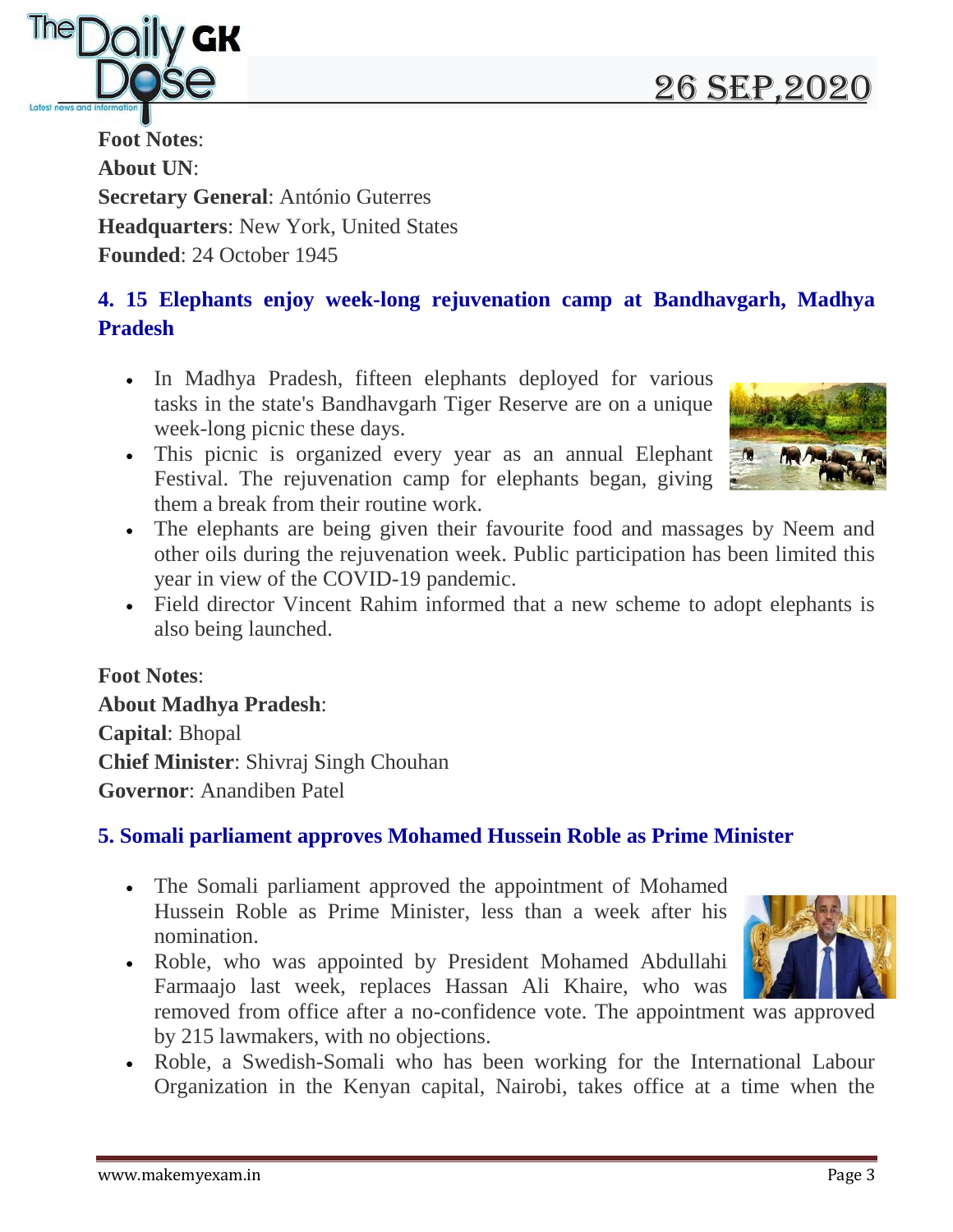

country is in a transition period, with elections set for early 2021. Addressing parliament, Roble promised to form a cabinet that would steer the country through the transition.

**Foot Notes**: **About Somali**: **Capital**: Mogadishu **President**: Mohamed Abdullahi Farmaajo **Currencies**: United States Dollar, Somali shilling



#### **6. EESL Appoints Rajat Sud as its new Managing Director**

- EESL has announced the appointment of Rajat Sud as its new Managing Director, taking over from S. Gopal.
- Energy Efficiency Services Limited (EESL), a joint venture of PSUs under the Ministry of Power, Government of India, has announced the appointment of Rajat Sud as its new Managing Director. Sud takes over from S. Gopal Director (Commercial), who had taken on the additional charge of interim MD.

**EESL**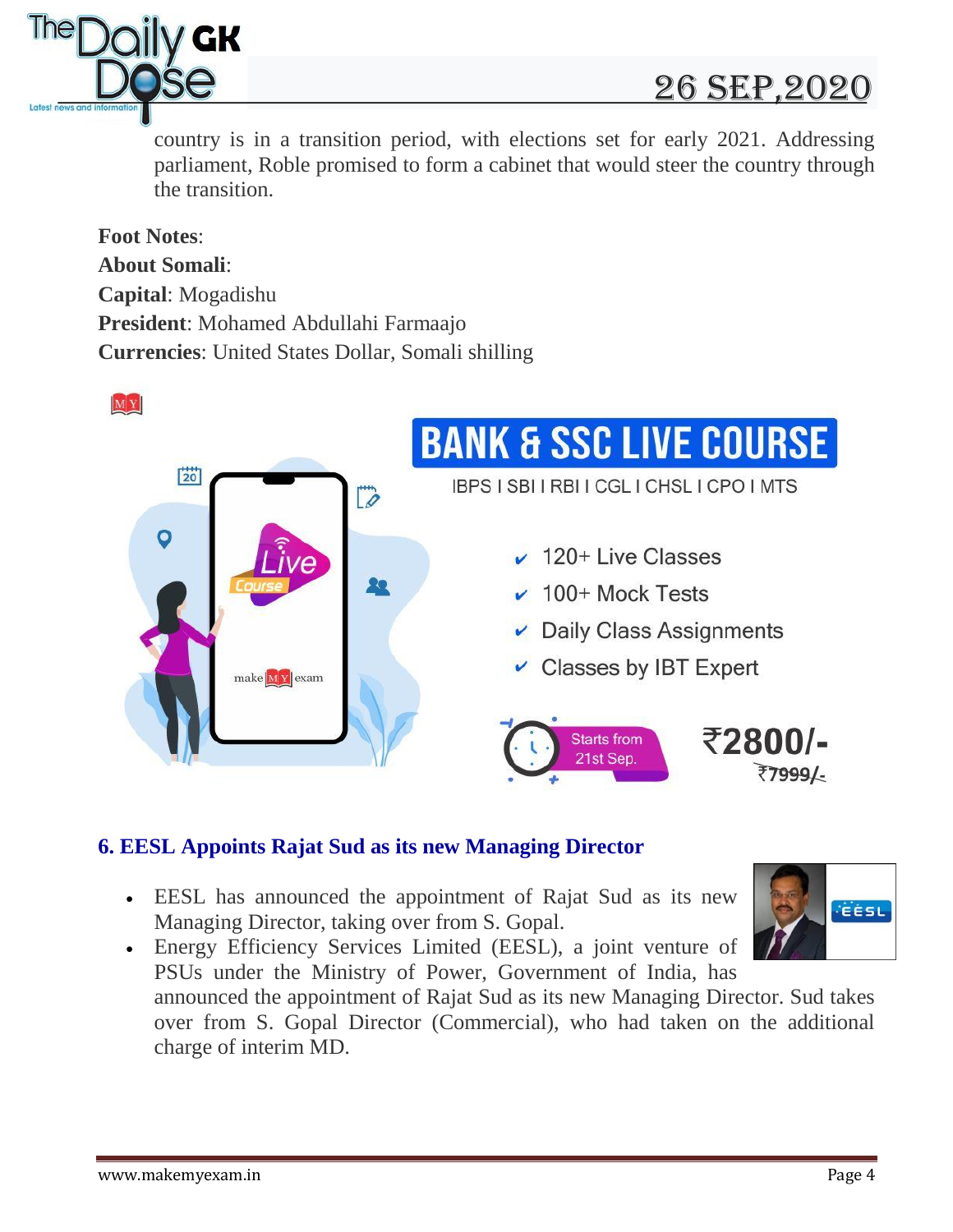

 EESL in its press statement stated that Sud is an energy sector veteran, with 29 years of industry experience. His repertoire encompasses energy sector restructuring, business strategy, performance improvement and acquisitions.

**Foot Notes**: **About EESL**: **Headquarters**: New Delhi, India **Chairman**: Rajeev Sharma

V GK

#### **7. Acer India signs Sonu Sood as its brand ambassador**

- PC brand Acer India has announced Bollywood actor Sonu Sood as its brand ambassador. This association will help Acer India drive awareness of leading India"s next-generation digital evolution through its cutting-edge innovation and products that are strong and dependable just like what Sood has represented during the pandemic crisis.
- The actor will be seen endorsing the brand's innovative range of products across media platforms to talk about Acer's commitment to improving people's lives through technology.

#### **Foot Notes**:

**About Acer**: **President & Managing Director**: Harish Kohli **Headquarters**: Bengaluru, Karnataka

#### **8. 51st edition of IFFI postponed to January 2021**

- Amid rising cases of Covid-19, the 51st edition of the International Film Festival of India (Iffi) scheduled to be held from November 20 to 28 has been postponed to January 16 to 24, 2021.
- The decision to postpone the film festival was taken after information and broadcasting minister Prakash Javadekar
- discussed the modalities of hosting the event with Chief Minister Pramod Sawant.
- The festival will be conducted in a Virtual and Physical format.

#### **9. UP govt launches unified portal 'U-Rise' to guide students in learning, career counselling, employment**



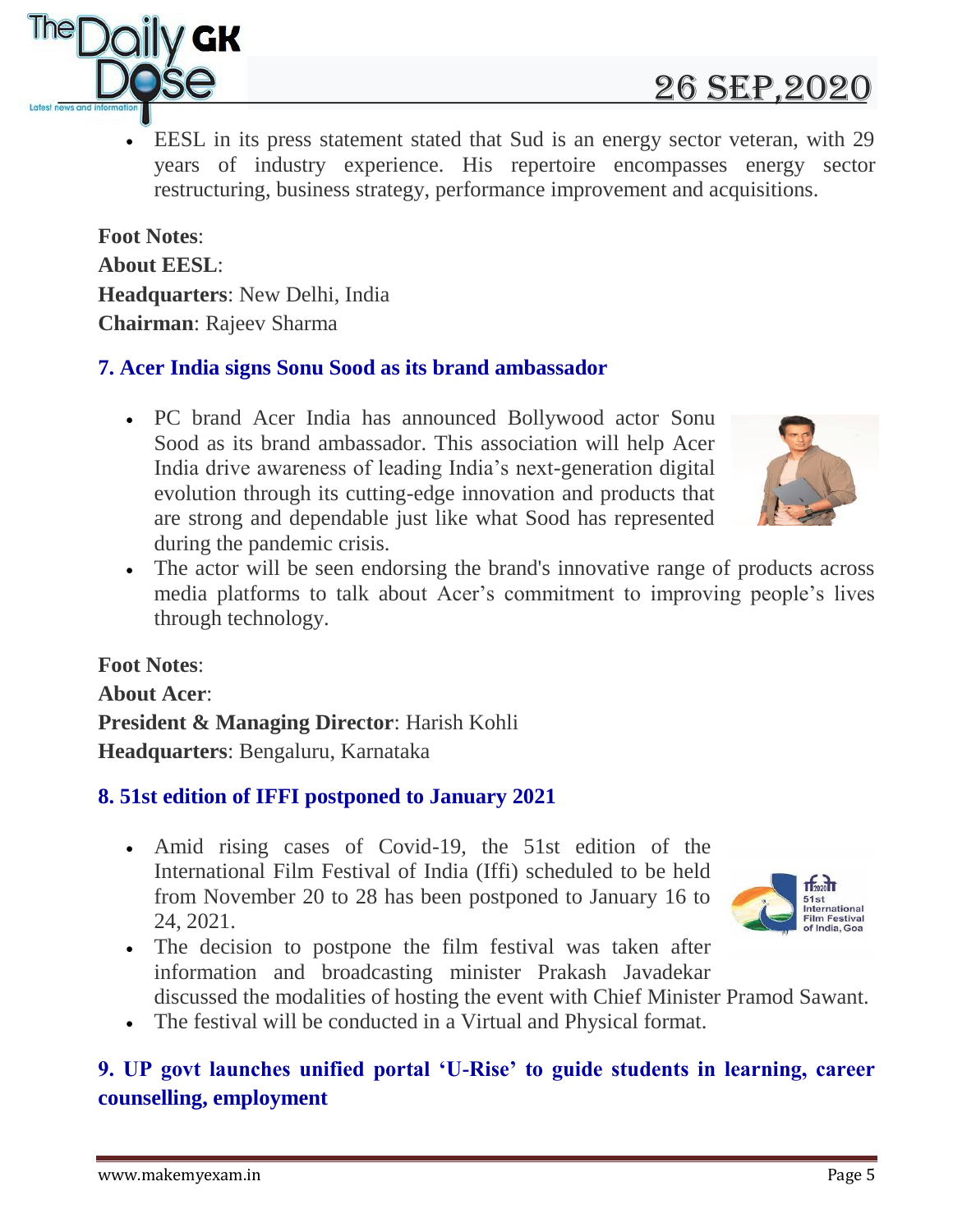# The Uttar Pradesh government has launched a unified portal

- called "U-Rise" to guide students in learning, career counselling, and getting employment in the state. Chief Minister Yogi Adityanath launched the portal in
- Lucknow yesterday. He termed it historic and said it is the biggest reform programme in the education sector after the National Education Policy (NEP)-2020. He said that the programme would connect students with practical and technical knowledge. He added that Uttar Pradesh was the first state to launch a unified portal along with the implementation of NEP.
- About 20 lakh students, getting vocational and technical education, and technical experts will benefit from this portal. The e-content, e-library, and online courses available on this portal will be accessible by students even in the most interior areas of the state.

**Foot Notes**: **About UP**: **Governor**: Anandiben Patel **Capital**: Lucknow **Chief Minister**: Yogi Adityanath

#### **10. 'Saubhagya' scheme completes three years since its inception**

- Pradhan Mantri Sahaj Bijli Har Ghar Yojana -"Saubhagya" has completed three years since its inception. Prime Minister Narendra Modi had launched this scheme on the 25th of September, 2017 to ensure electrification of all willing households in the country in rural as well as urban areas.
- The scheme was launched with an aim to achieve universal household electrification by providing last mile connectivity and electricity connections to all households in rural areas and all poor households in urban areas across the country.
- The scheme was started with an outlay of 16,320 crore rupees. Out of the total amount, the outlay for the rural households is over 14 thousand crore rupees while for the urban households the outlay is 2,295 crore rupees. As many as over 2 crore 62 lakh households have been provided electricity connection so far under the Saubhagya scheme.







# 26 sEP,2020